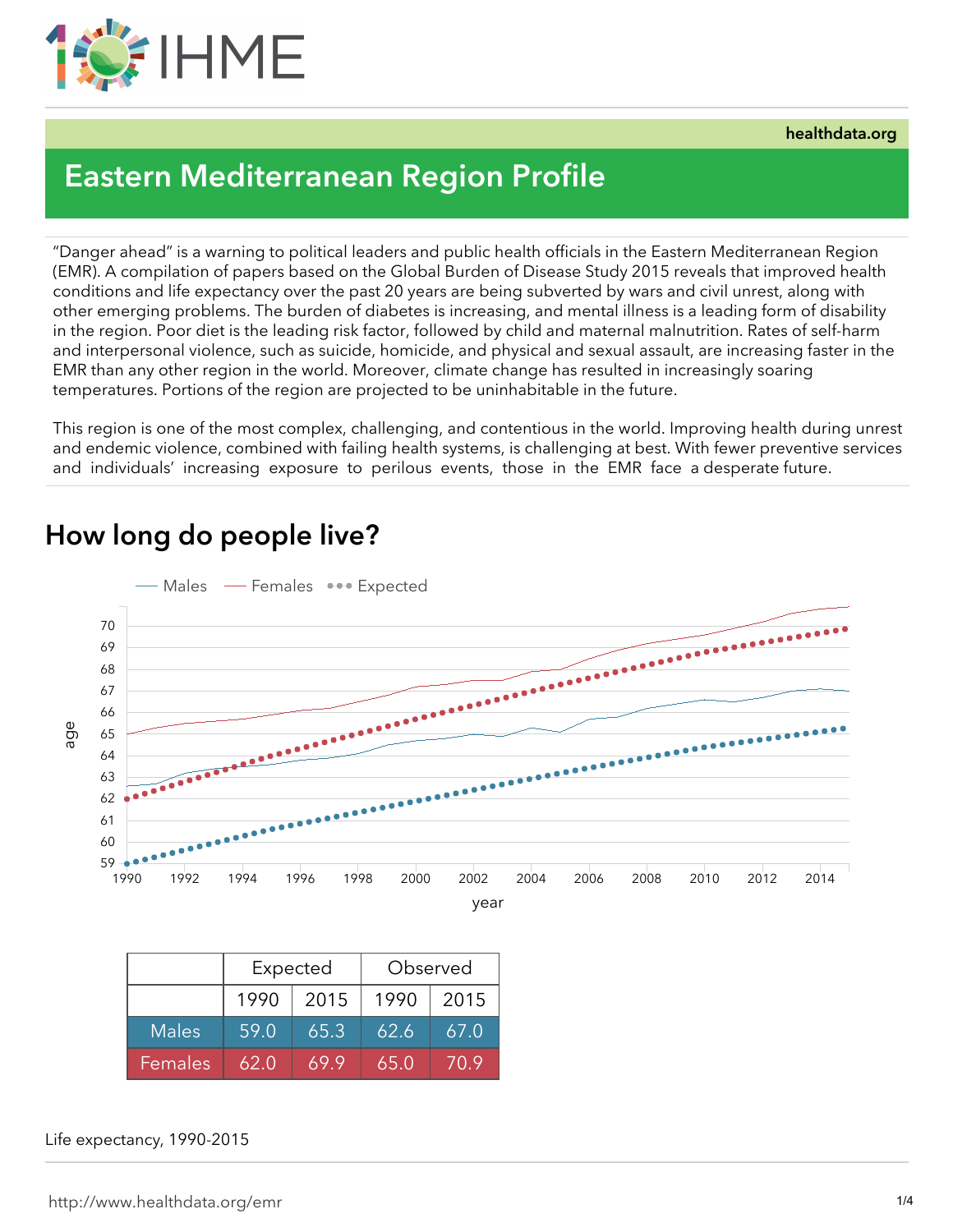### What is the mortality trend in the under 5 age group?



|         | Expected |           | Observed |             |
|---------|----------|-----------|----------|-------------|
|         |          | 1990 2015 | 1990     | 2015        |
| Males   | 2,309    | 1.198     |          | 2,111 976.3 |
| Females | 2,153    | 1.093     |          | 2.022 905.2 |

#### All cause under 5 mortality rate, 1990-2015

#### What causes the most deaths?



Top 10 causes of death by rate in 2015 and percent change, 2005-2015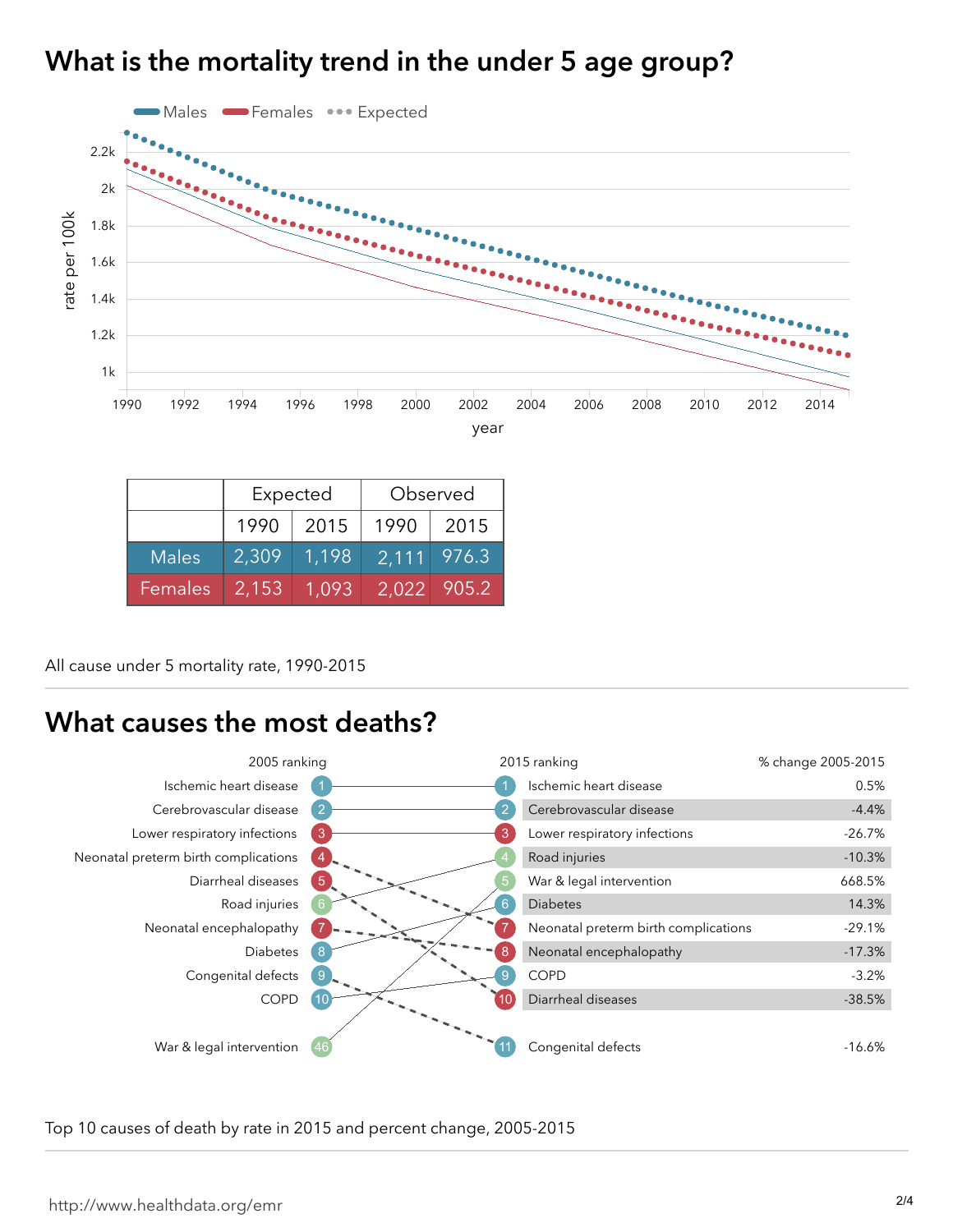### What causes the most premature death?

Communicable, maternal, neonatal, and nutritional diseases

Non-communicable diseases

Injuries

| 2005 ranking                         |      | 2015 ranking                         | % change 2005-2015 |
|--------------------------------------|------|--------------------------------------|--------------------|
| Ischemic heart disease               |      | Ischemic heart disease               | 0.4%               |
| Lower respiratory infections         |      | Neonatal preterm birth complications | $-29.1%$           |
| Neonatal preterm birth complications |      | Lower respiratory infections         | $-35.7%$           |
| Neonatal encephalopathy              |      | Neonatal encephalopathy              | $-17.3%$           |
| Diarrheal diseases                   | 5    | War & legal intervention             | 677.2%             |
| Congenital defects                   |      | Cerebrovascular disease              | $-7.1%$            |
| Cerebrovascular disease              |      | Congenital defects                   | $-17.4%$           |
| Road injuries                        |      | Road injuries                        | $-14.8%$           |
| Nature disaster                      | 9    | Diarrheal diseases                   | $-42.0%$           |
| Other neonatal disorders             | (10) | Other neonatal disorders             | $-28.1%$           |
| War & legal intervention             |      | Nature disaster                      | $-99.2\%$          |

Leading causes of premature death (YLLs) in 2015 and percent change, 2005-2015

# What health problems cause the most disability?

| Non-communicable diseases       |    |                                                                            |                                 |                    |
|---------------------------------|----|----------------------------------------------------------------------------|---------------------------------|--------------------|
| Injuries                        |    |                                                                            |                                 |                    |
|                                 |    |                                                                            |                                 | % change 2005-2015 |
| Low back & neck pain            |    |                                                                            | Low back & neck pain            | 6.7%               |
| Iron-deficiency anemia          |    |                                                                            | Iron-deficiency anemia          | $-8.1%$            |
| Depressive disorders            | 3  |                                                                            | Depressive disorders            | 4.7%               |
| Sense organ diseases            | -4 |                                                                            | Sense organ diseases            | 4.7%               |
| Skin diseases                   | 5  | 5                                                                          | Skin diseases                   | $-1.6%$            |
| Migraine                        |    |                                                                            | <b>Diabetes</b>                 | 24.3%              |
| <b>Diabetes</b>                 |    |                                                                            | Migraine                        | 3.2%               |
| Anxiety disorders               |    |                                                                            | Other musculoskeletal disorders | 10.6%              |
| Other musculoskeletal disorders |    |                                                                            | Anxiety disorders               | 0.8%               |
| Asthma                          |    |                                                                            | Asthma                          | $-0.0%$            |
|                                 |    | Communicable, maternal, neonatal, and nutritional diseases<br>2005 ranking |                                 | 2015 ranking       |

Leading causes of YLDs in 2015 and percent change, 2005-2015